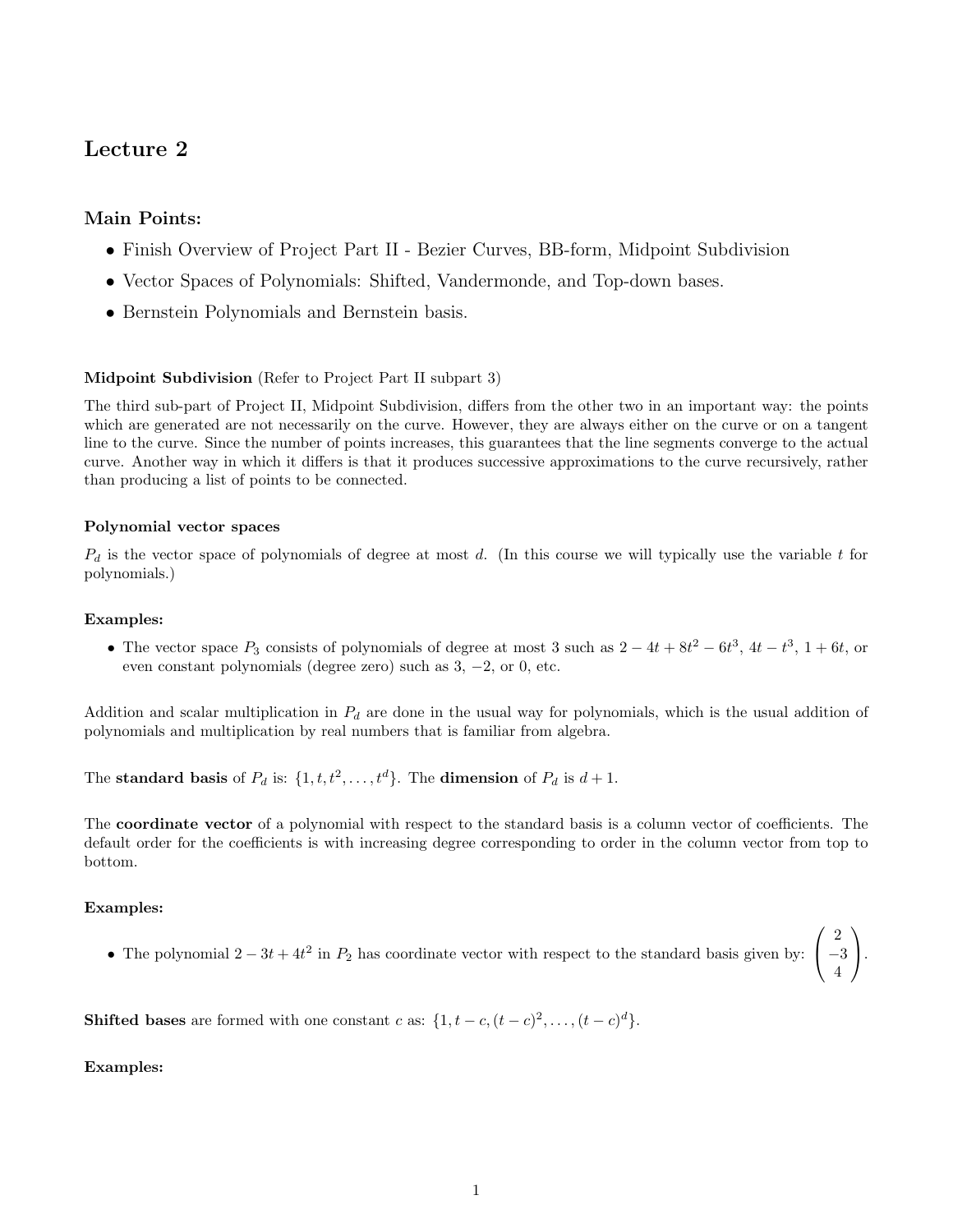• A shifted basis of  $P_2$  is:  $\{1, t-3, (t-3)^2\}$ . The polynomial  $3 - 2(t-3) + 2(t-3)^2$  has coorinate vector with respect to this basis:  $\sqrt{ }$  $\mathcal{L}$ 3 −2 2  $\setminus$ . Since  $3 - 2(t - 3) + 2(t - 3)^2$  is equal (after multiplying out) to:  $27 - 14t + 2t^2$ ,

we also see that this polynomial has coordinate vector with respect to the standard basis:  $\sqrt{ }$  $\mathcal{L}$ 27 −14 2  $\setminus$  $\cdot$  It is

important to understand that these two coordinate vectors represent exactly the same polynomial, but the coordinates are different because they represent the coefficients with respect to different bases.

**Vandermonde bases** are formed with  $d+1$  constants  $t_0, t_1, \ldots, t_d$  as:  $\{(t-t_0)^d, (t-t_1)^d, \ldots, (t-t_d)^d\}.$ 

#### Examples:

- $\{(t-1)^2, (t-3)^2, (t-9)^2\}$  is a Vandermond basis of  $P_2$ , with  $t_0 = 1, t_1 = 3, t_2 = 9$ .
- $\{t^3, (t+1)^3, (t-4)^3, (t-5)^3\}$  is a Vandermond basis of  $P_3$ , with  $t_0 = 0, t_1 = -1, t_2 = 4$ , and  $t_3 = 5$ .

#### Top-down bases (intuitive description)

A top-down basis of  $P_d$  is a set of  $d+1$  polynomials which can be either i) Vandermonde, or ii) Shifted, or iii) in between. The third case can be thought of as follows: Take several shifted bases and list them in columns from highest degree on top, to lowest degree on bottom. From these columns, choose any number of polynomials from the top downward, without skipping any, so that the total number of polynomials adds up to  $d+1$ . This is a top-down basis. If you only use the top elements of each column, you get a Vandermonde basis. If you go all the way down one column, you get a shifted basis. The in between cases give you pieces of shifted bases collected together, with the requirement that the pieces start with highest degree and work down (top-down).

## Examples:

- $\{(t-1)^2, t-2, (t-3)^2\}$  is a basis which is not a top-down basis of  $P_2$ .
- Exactly 10 top-down bases can be formed from following the grid of polynomials:

$$
\begin{array}{cccc}\n(t-1)^2 & (t-2)^2 & (t-3)^2 \\
t-1 & t-2 & t-3 \\
1 & 1 & 1\n\end{array}
$$

One of them is also Vandermonde:  $\{(t-1)^2, (t-2)^2, (t-3)^2\}$ . Each column makes up one shifted basis. The other cases are of the type:  $\{(t-1)^2, t-1, (t-2)^2\}$ , which take two from the top of one stack and one from another. (Check that there are ten in all.)

#### Top-down bases (detailed technical description)

The top-down bases are the sets obtained from a grid of polynomials in the following way: Choose distinct real numbers  $t_0 < t_1 < \cdots < t_r$ . The grid  $G(t_0, t_1, \ldots, t_r)$  consists of rows  $(t-t_0)^{d-i}, (t-t_1)^{d-i}, \ldots, (t-t_r)^{d-i}$  for  $i = 0, \ldots, d$ . (Another way to define this grid is as a  $(d+1) \times (r+1)$  matrix with  $(i, j)$  entry given as:  $(t-t_{j-1})^{d-i+1}$ ).) A top-down set S is a set of at most  $d+1$  polynomials taken from this grid by choosing from the top of some subset of the  $r + 1$  columns and working down. Any number of polynomials can be taken from each column, up to a maximum of  $d+1$ . Thus, if  $(t-t_j)^{d-i}$  is a member of S, then  $(t-t_j)^d$ ,  $(t-t_j)^{d-1}$ , ...,  $(t-t_j)^{d-i+1}$  must also be members of S. If a set of  $d+1$  polynomials is chosen in this way, it is called a top-down basis of  $P_d$ . We can also describe these sets without the visual aid of the grid as follows: Choose distinct real numbers  $t_0 < t_1 < \cdots < t_r$ , and indices  $m_0, m_1, \ldots, m_r$  with  $0 \le m_i \le d+1$ , and the sum  $\sum_{i=0}^r m_i = d+1$ . Then the top-down set associated to this data is the union of the sets

$$
\{(t-t_i)^d, (t-t_i)^{d-1}, \dots, (t-t_i)^{d-m_i+1}\}, \quad i=0,\dots, r
$$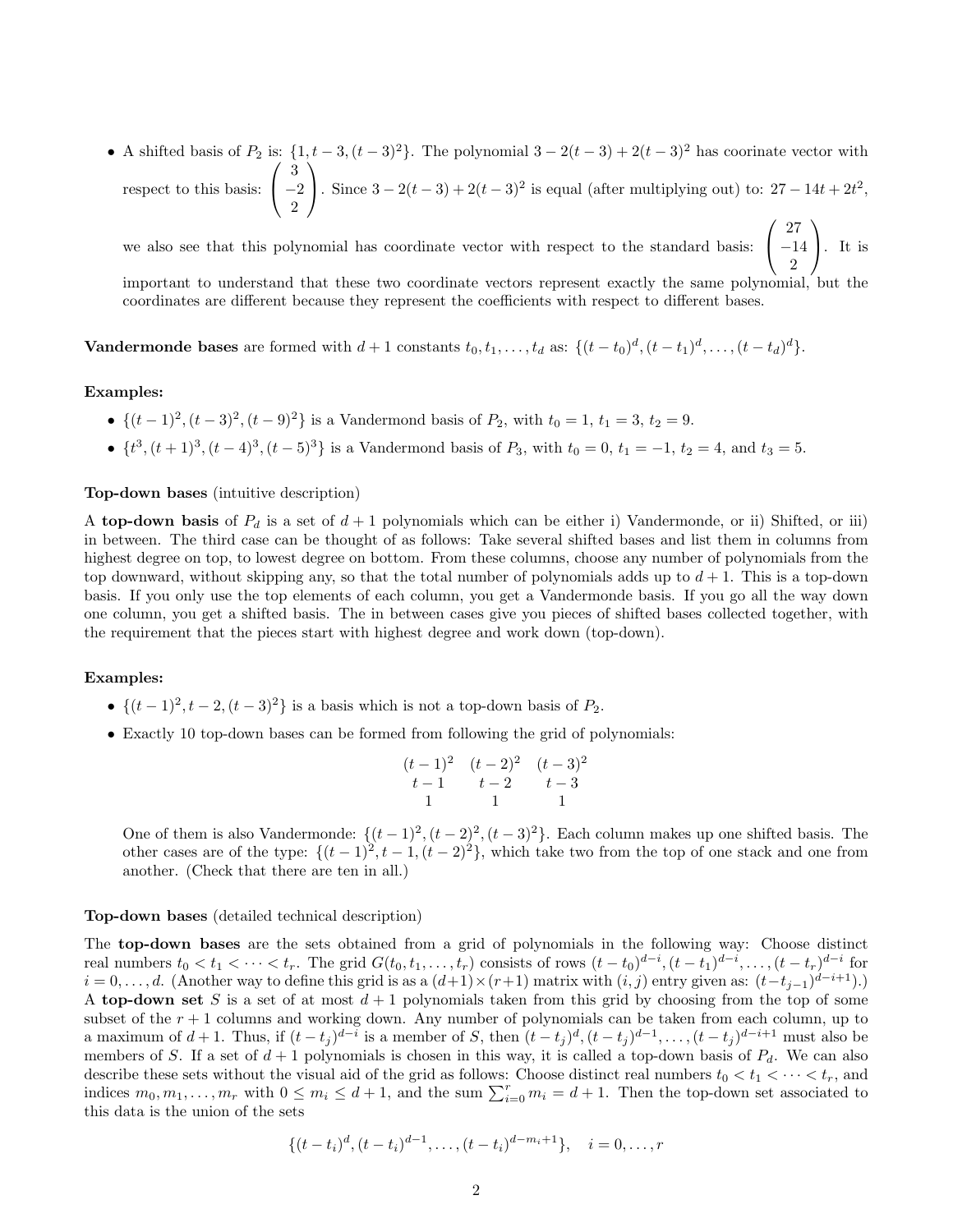where if  $m_i = 0$  then the set is empty.

#### Change of basis

To change between one basis and another, we need a change of basis matrix. The simplest change of basis matrix is one which can be used to convert from some basis to the standard basis. This is obtained simply by writing down the coordinate vectors of the basis polynomials and putting them into a matrix. The process can also be reversed by using the inverse matrix.

## Examples:

• Find the change of basis matrix which converts from the Vandermonde basis  $\{(t-1)^2, (t-2)^2, (t-3)^2\}$  to the standard basis of  $P_2$ . Since  $(t-1)^2 = 1 - 2t + t^2$ , it has coordinate vector with respect to the standard basis:

 $\sqrt{ }$  $\mathcal{L}$ 1 −2 1  $\setminus$ . Similarly,  $(t-2)^2$  and  $(t-3)^2$  have coordinate vectors:  $\sqrt{ }$  $\mathcal{L}$ 4 −4 1  $\setminus$ , and  $\sqrt{ }$  $\mathcal{L}$ 9 −6 1  $\setminus$ . The change of basis matrix is thus:  $\sqrt{ }$  $\mathcal{L}$ 1 4 9  $-2$   $-4$   $-6$ 1 1 1  $\setminus$ . This can be used to convert the polynomial  $3(t-1)^2 - 2(t-2)^2 + 4(t-3)^2$ 

to the standard basis as follows: Since the coordinate vector of this polynomial is  $\sqrt{ }$  $\mathcal{L}$ 3 −2 4  $\setminus$ we multiply to get:

$$
\begin{pmatrix} 1 & 4 & 9 \ -2 & -4 & -6 \ 1 & 1 & 1 \end{pmatrix} \begin{pmatrix} 3 \ -2 \ 4 \end{pmatrix} = \begin{pmatrix} 31 \ -22 \ 5 \end{pmatrix}
$$

which says that  $3(t-1)^2 - 2(t-2)^2 + 4(t-3)^2 = 31 - 22t + 5t^2$ . But this is no surprise, since we can also work this out by simply multiplying these binomials and adding terms. What is a little more subtle, is the fact that we can also reverse this process with an inverse matrix.

• In the previous example we apply the inverse matrix to the matrix equation and obtain:

$$
\begin{pmatrix} 3 \\ -2 \\ 4 \end{pmatrix} = \begin{pmatrix} \frac{1}{2} & \frac{5}{4} & 3 \\ -1 & -2 & -3 \\ \frac{1}{2} & \frac{3}{4} & 1 \end{pmatrix} \begin{pmatrix} 31 \\ -22 \\ 5 \end{pmatrix}
$$

This gives the same information about the polynomials in reverse. It can also be used to find the coefficients for any polynomial in standard basis, converted to the Vandermonde basis. For example, suppose we want to convert the polynomial  $2 - 3t + t^2$  into the Vandermonde basis from the previous example. This means we want to find coefficients so that:

$$
2 - 3t + t2 = a0(t - 1)2 + a1(t - 2)2 + a2(t - 3)2.
$$

So we simply apply the inverse matrix to the stanard basis coordinate vector, to obtain:

$$
\begin{pmatrix} \frac{1}{2} & \frac{5}{4} & 3\\ -1 & -2 & -3\\ \frac{1}{2} & \frac{3}{4} & 1 \end{pmatrix} \begin{pmatrix} 2\\ -3\\ 1 \end{pmatrix} = \begin{pmatrix} \frac{1}{4}\\ 1\\ -\frac{1}{4} \end{pmatrix}
$$

This is saying that  $2 - 3t + t^2 = \frac{1}{4}(t-1)^2 + (t-2)^2 - \frac{1}{4}(t-3)^2$  which can also be checked by multiplying out the right side.

#### Bernstein polynomials and Bernstein basis

The Bernstein polynomials of degree d are labelled as:

$$
B_0^d(t), B_1^d(t), B_2^d(t), \ldots, B_d^d(t).
$$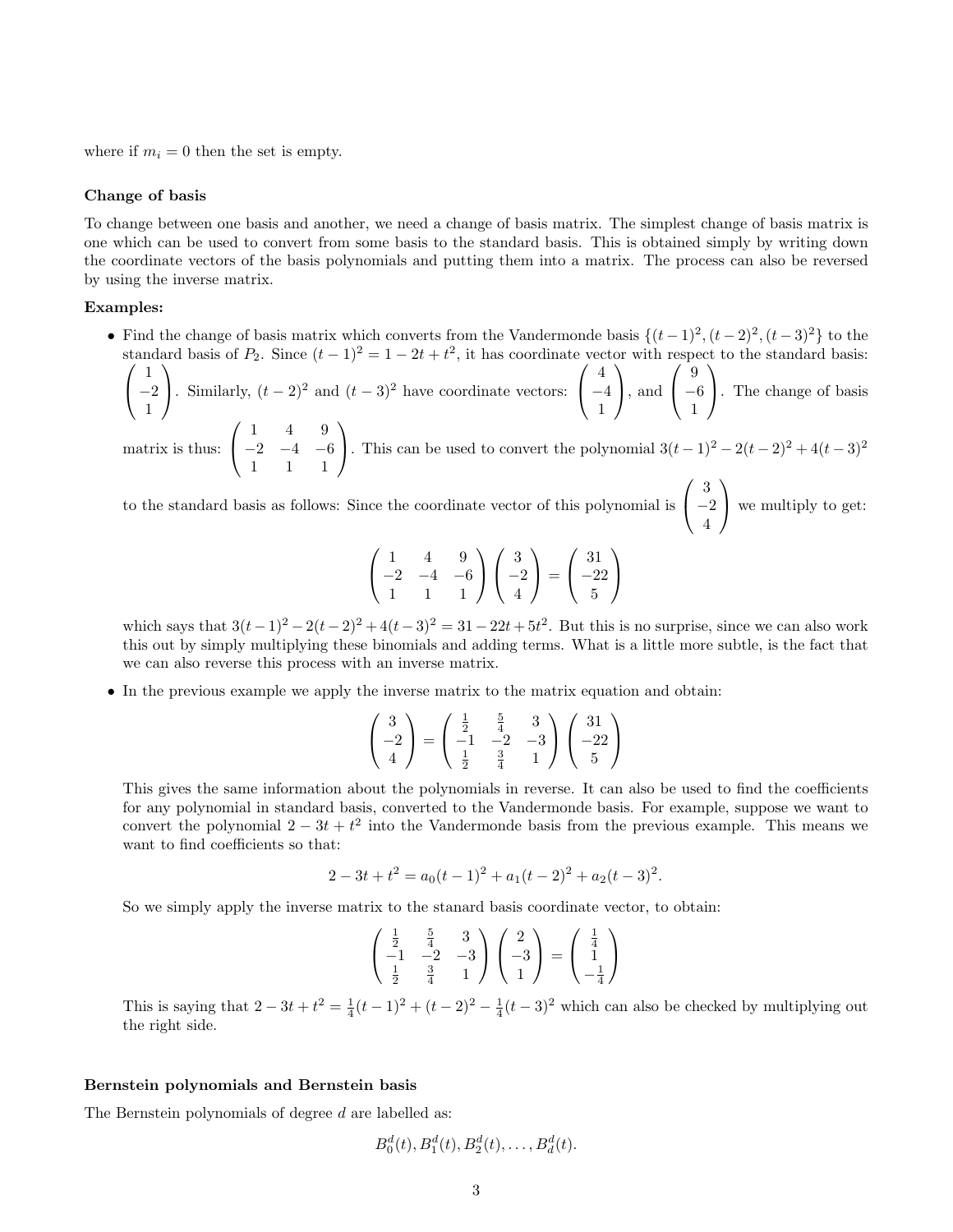Each one is defined as:

$$
B_i^d(t) = \binom{d}{i} (1-t)^{d-i} t^i,
$$

where the binomial coefficient  $\binom{d}{i}$  is defined as:

$$
\binom{d}{i} = \frac{d!}{(d-i)!i!}.
$$

The binomial coefficients are better computed with Pascal's Identity:

$$
\binom{d}{i} = \binom{d-1}{i-1} + \binom{d-1}{i}
$$

and the fact that  $\binom{d}{0} = \binom{d}{d} = 1$ . This identity is the basis for Pascal's Triangle, in which row d consists of  $\begin{pmatrix} d \\ 0 \end{pmatrix} \begin{pmatrix} d \\ 1 \end{pmatrix} \ldots \begin{pmatrix} d \\ d \end{pmatrix}$ .

1 1 1 1 2 1 1 3 3 1 1 4 6 4 1 1 5 10 10 5 1 etc.

The binomial coefficients also count the number of subsets of size  $i$  in a set of size  $d$ .

#### Examples:

• The number of subsets of size two in the set  $\{1, 2, 3, 4\}$  is six, and sets are clearly  $\{1, 2\}$ ,  $\{1, 3\}$ ,  $\{1, 4\}$ ,  $\{2, 3\}$ ,  $\{2,4\}$ ,  $\{3,4\}$ . This is the binomial coefficient  $\binom{4}{2}$  which equals 6. It is also the middle element of the row

$$
1\hspace{0.1cm} 4\hspace{0.1cm} 6\hspace{0.1cm} 4\hspace{0.1cm} 1
$$

in Pascal's Triangle, and Pascal's Identity is:

$$
\binom{4}{2} = \binom{3}{1} + \binom{3}{2} = 3 + 3 = 6.
$$

## Bernstein basis

The set of Bernstein polynomials  $\{B_0^d(t), B_1^d(t), B_2^d(t), \ldots, B_d^d(t)\}\$ is a basis of  $P_d$ , called the **Bernstein basis** of  $P_d$ .

#### Examples:

- The Bernstein basis of  $P_1$  is  ${B_0^1(t), B_1^1(t)} = {1 t, t}.$
- The Bernstein basis of  $P_2$  is  $\{B_0^2(t), B_1^2(t), B_2^2(t)\} = \{(1-t)^2, 2(1-t)t, t^2\}.$
- The Bernstein basis of  $P_3$  is  $\{B_0^3(t), B_1^3(t), B_2^3(t), B_3^3(t)\} = \{(1-t)^3, 3(1-t)^2t, 3(1-t)t^2, t^3\}.$

#### More Change of Basis

Find the change of basis matrix from  $B(2) = {B_0^2(t), B_1^2(t), B_2^2(t)}$  to the top-down basis  $B_1 = {(t-1)^2, t-1, (t-2)^2}.$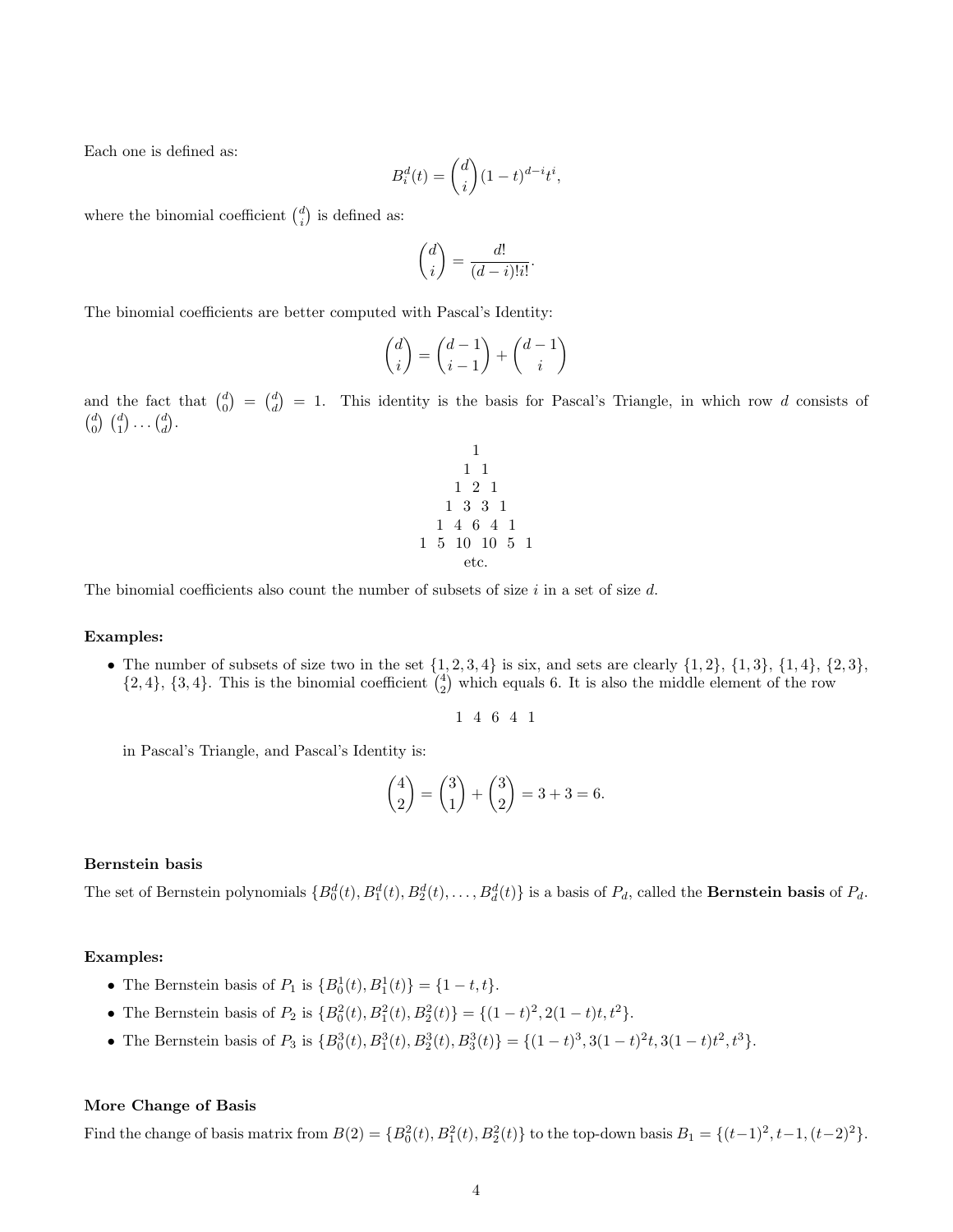The simplest method is to first change from  $B(2)$  to standard basis  $S_2$  and then from  $S_2$  to  $B_1$ . The change of basis from  $B(2)$  to  $S_2$  is obtained as above, by first expanding the polynomials:

$$
B_0^2(t) = (1 - t)^2 = 1 - 2t + t^2
$$
, with coordinate vector  $\begin{pmatrix} 1 \\ -2 \\ 1 \end{pmatrix}$ ,  
\n
$$
B_1^2(t) = 2(1 - t)t = 2t - 2t^2
$$
, with coordinate vector  $\begin{pmatrix} 0 \\ 2 \\ -2 \end{pmatrix}$ , and

 $B_2^2(t) = t^2$ , with coordinate vector  $\mathcal{L}$  $\overline{0}$ 1  $\cdot$ 

Then the change of basis matrix which converts from  $B(2)$  to  $S_2$  is:

$$
A_1 = \begin{pmatrix} 1 & 0 & 0 \\ -2 & 2 & 0 \\ 1 & -2 & 1 \end{pmatrix}.
$$

Next we need the change of basis matrix from  $S_2$  to  $B_1$ . Again, we first convert the other way, from  $B_1$  to  $S_2$ :

$$
(t-1)^2 = 1 - 2t + t^2
$$
, has coordinate vector  $\begin{pmatrix} 1 \\ -2 \\ 1 \end{pmatrix}$ ,  
  $t-1$ , has coordinate vector  $\begin{pmatrix} -1 \\ 1 \\ 0 \end{pmatrix}$ , and  
  $(t-2)^2 = 4 - 4t + t^2$ , has coordinate vector  $\begin{pmatrix} 4 \\ -4 \\ 1 \end{pmatrix}$ .

So the change of basis matrix which converts from  $B_1$  to  $S_2$  is:

$$
A_2 = \begin{pmatrix} 1 & -1 & 4 \\ -2 & 1 & -4 \\ 1 & 0 & 1 \end{pmatrix}.
$$

We need the inverse, which changes from  ${\cal S}_2$  to  ${\cal B}_1$  :

$$
A_2^{-1} = \begin{pmatrix} -1 & -1 & 0 \\ 2 & 3 & 4 \\ 1 & 1 & 1 \end{pmatrix}.
$$

The final matrix which changes from  $B(2)$  to  $B_1$  is then the product:

$$
A_2^{-1}A_1 = \begin{pmatrix} -1 & -1 & 0 \\ 2 & 3 & 4 \\ 1 & 1 & 1 \end{pmatrix} \begin{pmatrix} 1 & 0 & 0 \\ -2 & 2 & 0 \\ 1 & -2 & 1 \end{pmatrix} = \begin{pmatrix} 1 & -2 & 0 \\ 0 & -2 & 4 \\ 0 & 0 & 1 \end{pmatrix}.
$$

We can test this on a particular polynomial, say  $2(1-t)^2 + 3(2(1-t)t) + 4t^2$ . This has coordinate vector  $\sqrt{ }$  $\mathcal{L}$ 2 3 4  $\setminus$  with respect to the basis  $B(2)$ . Using the matrix above, we can convert it to  $B_1$ :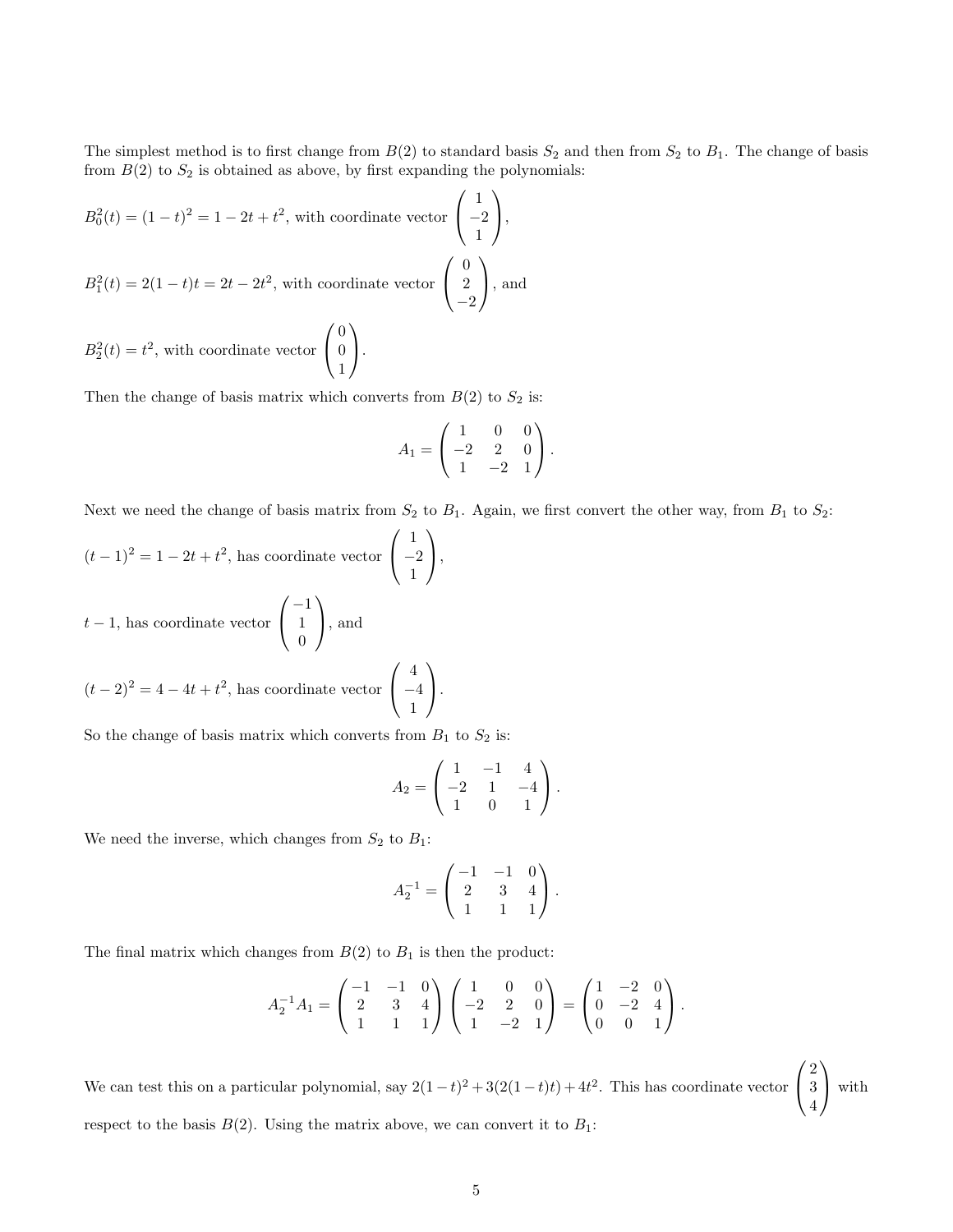$$
\begin{pmatrix} 1 & -2 & 0 \ 0 & -2 & 4 \ 0 & 0 & 1 \end{pmatrix} \begin{pmatrix} 2 \ 3 \ 4 \end{pmatrix} = \begin{pmatrix} -4 \ 10 \ 4 \end{pmatrix},
$$

which is saying that  $2(1-t)^2 + 3(2(1-t)t) + 4t^2 = -4(t-1)^2 + 10(t-1) + 4(t-2)^2$ .

This is confirmed by multiplying both polynomials out to the standard basis:

$$
2(1-t)^{2} + 3(2(1-t)t) + 4t^{2} = 2t + 2,
$$
  

$$
-4(t-1)^{2} + 10(t-1) + 4(t-2)^{2} = 2t + 2.
$$

In the exercises, we construct polynomials that pass through certain points, or have required derivatives at certain points. This is a special case of polynomial interpolation. Here we do a few examples with the method of linear systems.

#### Examples:

• Find the polynomial  $p(t) = a_0 + a_1t + a_2t^2$  which satisfies:  $p(0) = 2$ ,  $p(1) = -3$ , and  $p(2) = 0$ . To solve for the coefficients, we set up three linear equations:

$$
a_0 + a_1 \cdot 0 + a_2 \cdot 0^2 = 2
$$
  
\n
$$
a_0 + a_1 \cdot 1 + a_2 \cdot 1^2 = -3
$$
  
\n
$$
a_0 + a_1 \cdot 2 + a_2 \cdot 2^2 = 0
$$

This is equivalent to the augmented matrix:

$$
\begin{pmatrix} 1 & 0 & 0 & | & 2 \\ 1 & 1 & 1 & | & -3 \\ 1 & 2 & 4 & | & 0 \end{pmatrix}
$$

The solution can be obainted by Gaussian Elimination:

$$
\begin{pmatrix}\n1 & 0 & 0 & | & 2 \\
1 & 1 & 1 & | & -3 \\
1 & 2 & 4 & | & 0\n\end{pmatrix}\n\longrightarrow\n\begin{pmatrix}\n1 & 0 & 0 & | & 2 \\
0 & 1 & 1 & | & -5 \\
0 & 2 & 4 & | & -2\n\end{pmatrix}\n\longrightarrow\n\begin{pmatrix}\n1 & 0 & 0 & | & 2 \\
0 & 1 & 1 & | & -5 \\
0 & 0 & 2 & | & 8\n\end{pmatrix}
$$
\n
$$
\longrightarrow\n\begin{pmatrix}\n1 & 0 & 0 & | & 2 \\
0 & 1 & 1 & | & -5 \\
0 & 0 & 1 & | & 4\n\end{pmatrix}\n\longrightarrow\n\begin{pmatrix}\n1 & 0 & 0 & | & 2 \\
0 & 1 & 0 & | & -9 \\
0 & 0 & 1 & | & 4\n\end{pmatrix}
$$

which means that  $a_0 = 2$ ,  $a_1 = -9$ , and  $a_2 = 4$ , and the polynomial is  $p(t) = 2 - 9t + 4t^2$ . Checking, we see that indeed  $p(0) = 2$ ,  $p(1) = -3$ , and  $p(2) = 0$ .

• Find the polynomial  $p(t) = a_0 + a_1t + a_2t^2$  which satisfies:  $p(0) = 2$ ,  $p'(0) = 1$ , and  $p(1) = 3$ . To solve for the coefficients, we set up three linear equations, this time using both  $p(t)$  and  $p'(t) = a_1 + 2a_2t$ .

$$
a_0 + a_1 \cdot 0 + a_2 \cdot 0^2 = 2
$$
  
\n
$$
a_1 + 2 \cdot a_2 \cdot 0 = 1
$$
  
\n
$$
a_0 + a_1 \cdot 1 + a_2 \cdot 1^2 = 3
$$

This is equivalent to the augmented matrix: